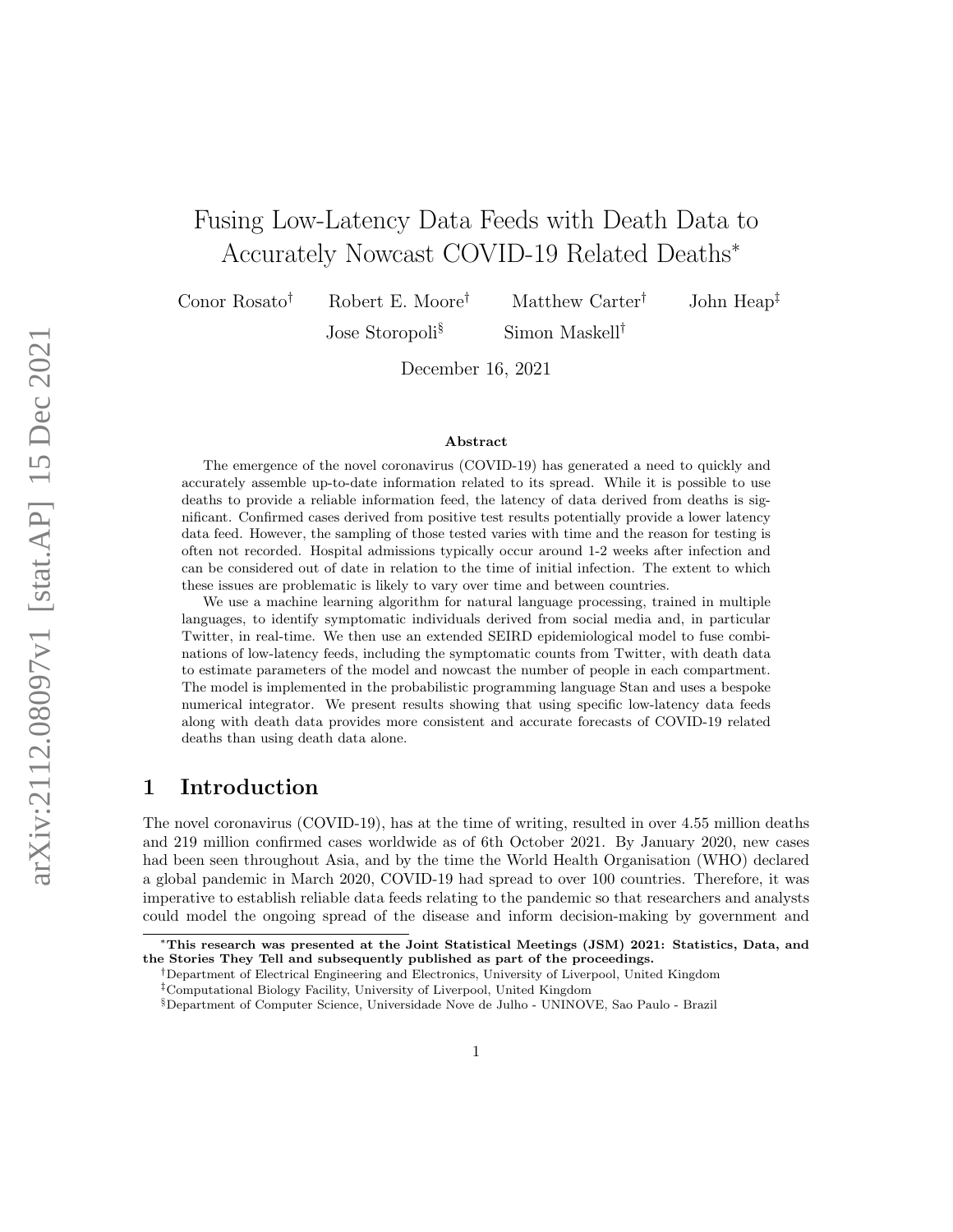public health officials. These data sets and models must be open-source to facilitate collaboration between researchers and allow for published results to be replicated and scrutinised. A popular interactive dashboard that collates total daily counts of confirmed cases and deaths for countries, and in some cases, regions within countries exists here [\[1\]](#page-8-0). These variables are traditionally used to calculate metrics such as the reproduction number  $(R_t)$ , which is vital in understanding both the number of people on average an infected person infects and the infection growth rate or daily rate of new infections. The quality of the metrics calculated is heavily dependent on the model and ingested data.

In the United Kingdom (UK), there has been a joint effort to produce estimates of the  $(R_t)$ number, with some notable examples seen here [\[2\]](#page-8-1). Laboratory-confirmed COVID-19 diagnoses are used in [\[3\]](#page-8-2), UK's National Health Service (NHS) Pathways data is used in [\[4\]](#page-8-3) and hospital admissions data is used in [\[5\]](#page-8-4). The statistical model developed by Moore, Rosato and Maskell [\[6\]](#page-9-0) contributed to these estimates by incorporating death, hospital admission and NHS 111 call data.

Terms such as "Infodemiology", and "Infoveillance" described in [\[7\]](#page-9-1) refer to the ability to process and analyse data that is created and stored digitally in real-time pertinent to disease outbreaks. The availability of these datasets, particularly at the beginning of an outbreak when very little is known, could provide a noisy but accurate representation of disease dynamics. A popular method includes extracting data from social media and, in particular, Twitter. Before the pandemic, tweets relating to influenza-like-illness symptoms were seen to substantially improve the models predicting capacity in [\[8\]](#page-9-2) and boost nowcasting accuracy by 13% in [\[9\]](#page-9-3). In relation to the COVID-19 pandemic, there have been many research papers published that use social media to gain valuable information relating to the pandemic from what people tweet in real-time. Public sentiment relating to prevention strategies was analysed in [\[10\]](#page-9-4) while [\[11\]](#page-9-5) showed that emotion changed from fear to anger during the first stages of the pandemic. Misinformation and conspiracy theories have been shown to have propagated rapidly through the Twittersphere during the pandemic [\[12\]](#page-9-6). Studies have used machine learning algorithms to automatically detect tweets containing self-reported symptoms mentioned by users [\[13\]](#page-9-7) with [\[14\]](#page-9-8) finding that the symptoms reported by Twitter users were similar to those used in a clinical setting. To the best of our knowledge, researchers have yet to use these symptomatic tweets to calibrate epidemiological models.

The contribution of this paper is twofold: firstly, we outline how to identify symptomatic tweets that correspond to COVID-19 related symptoms in multiple languages. The geolocation information associated with each tweet, when available, is extracted, and counts per country or region are aggregated to produce estimates for the previous 24 hours. Secondly, we present a comprehensive study of how these symptomatic tweets differ from other open-source datasets when used to calibrate the extended SEIR model described in section [3](#page-3-0) for different geographic locations. When incorporating the surveillance data, outlined in section [2,](#page-2-0) the Mean Absolute Error (MAE) and Normalised Estimation Error Squared (NEES) values are calculated when making 7-day death forecasts.

An outline of the paper is as follows. In Section [2](#page-2-0) we describe the open-source data feeds included in the comparative study and provide the methodology for extracting the symptomatic tweets in real-time. A description of the model is presented in Section [3,](#page-3-0) with an outline of the computational experiments and results in Section [4.](#page-4-0) Concluding remarks and directions for future work are described in Section [5.](#page-7-0)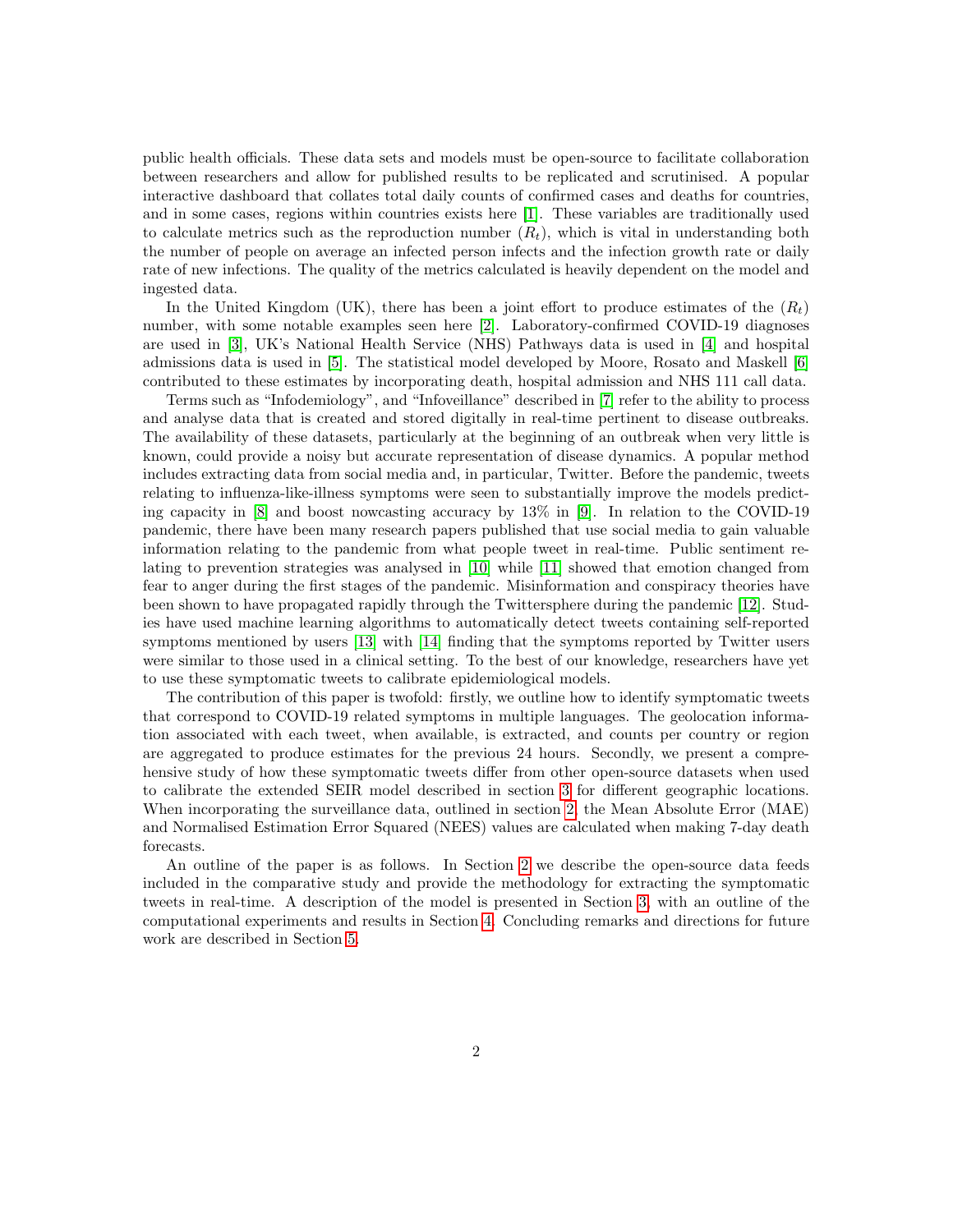| Geographic Location                  | Data Feed           | <b>Start Date</b>   | Reference   |
|--------------------------------------|---------------------|---------------------|-------------|
| U.S States and the rest of the world | Deaths              | 24th March 2020     |             |
|                                      | <b>Tests</b>        | 1st March 2020      |             |
|                                      | Twitter             | 13th April 2020     | Section 2.1 |
| U.K NHS Regions                      | Deaths              | $24th$ March $2020$ | $[16]$      |
|                                      | Hospital admissions | 19th March 2020     | [17]        |
|                                      | Twitter             | 9th April 2020      | Section 2.1 |
|                                      | Zoe app             | 12th May 2020       | 18          |
|                                      | $111$ calls         | 18th March 2020     | 19          |
|                                      | 111 online          | $18th$ March $2020$ | 19          |

<span id="page-2-2"></span>Table 1: Data Sources

# <span id="page-2-0"></span>2 Data

The surveillance data used for each geographical location are summarised in Table [1.](#page-2-2) Death and positive case data for the US States and the rest of the world were downloaded from the dashboard operated by the Johns Hopkins University Center for Systems Science and Engineering (JHU CSSE) [\[1\]](#page-8-0). It should be noted that testing methods and criteria for classifying deaths as COVID-19-related differ between geographic locations.

For NHS region-specific data, the number of deaths includes individuals with COVID-19 as the cause of death on their death certificate or those who died within 60 days of a positive test result. Patients admitted to hospital with COVID-19 symptoms and individuals that input symptoms to the ZOE COVID Symptom Study app comprise the hospital admissions and Zoe app datasets, respectively. Individuals that reported symptoms via the NHS Pathways triage and online Dashboard comprise the 111 calls and 111 online assessments datasets, respectively. Note that the Zoe app, 111 calls and 111 online assessments may include individuals who have COVID-19 symptoms but have not tested positive and individuals who perceive they have symptoms and do not have COVID-19.

All code and datasets can be found on the CoDatMo GitHub repository [\[15\]](#page-9-12). The authors set this up to facilitate the sharing of code, data and ideas when modelling COVID-19.

#### <span id="page-2-1"></span>2.1 Twitter

We created an interactive website<sup>[1](#page-2-3)</sup> that maps symptomatic tweets to geographical locations with daily counts representing the total amount of symptomatic tweets from the previous 24 hours. Information on how to download the data as a JSON can be found on the website.

#### 2.1.1 Pre-processing

The Twitter streaming API is filtered using keywords that align with COVID-19 symptoms from the MedDRA database [\[20\]](#page-10-1) in English, German, Italian, Portuguese and Spanish, including terms for fever, cough and anosmia. We note that our analysis indicated that explicit COVID-19 terms (e.g. 'coronavirus') rarely related to individuals with symptoms. Such terms were therefore excluded. Official retweets or tweets beginning with  $\#\mathrm{RT}$  were removed to avoid duplication of tweets within the dataset.

<span id="page-2-3"></span><sup>1</sup>https://pgb.liv.ac.uk/∼johnheap/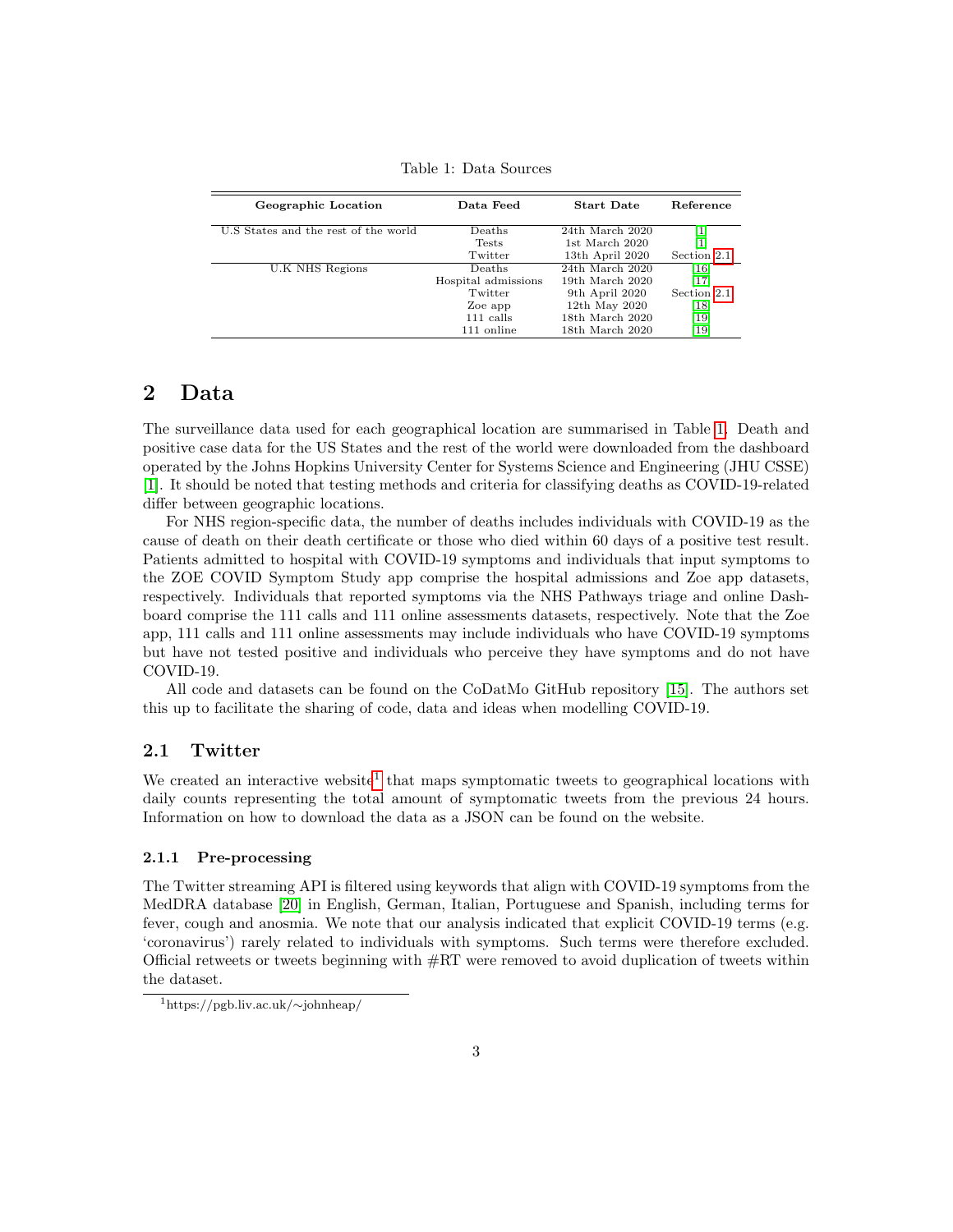| Language       |          | Number of Data Used      |      |          | Performance Measures |        |
|----------------|----------|--------------------------|------|----------|----------------------|--------|
|                | Training | $\operatorname{Testing}$ | F1   | Accuracy | Precision            | Recall |
| English        | 1105     | 195                      | 0.85 | 0.85     | 0.85                 | 0.85   |
| German         | 412      | 260                      | 0.89 | 0.89     | 0.90                 | 0.89   |
| <b>Italian</b> | 254      | 260                      | 0.97 | 0.96     | 0.97                 | 0.96   |
| Portuguese     | 3507     | 619                      | 0.77 | 0.77     | 0.78                 | 0.80   |
| Spanish        | 1530     | 270                      | 0.82 | 0.85     | 0.82                 | 0.85   |

<span id="page-3-1"></span>Table 2: Performance Measures

#### 2.1.2 Symptom Classifier Breakdown

A multi-class support vector machine (SVM) [\[21\]](#page-10-2) was trained with a set of annotated tweets that were vectorised using a skip-gram model. The annotated tweets were labelled according to the following classes:

- 1. Unrelated tweet,
- 2. User currently has symptoms,
- 3. User had symptoms in the past,
- 4. Someone else currently has symptoms,
- 5. Someone else had symptoms in the past.

The sum of tweets in classes 2-5, which is the total number of tweets that mention symptoms, was calculated for each 24-hour period. Geo-tagged tweets were mapped to their location, e.g. the corresponding city, town or village, via a series of tests using shapefiles of different countries. Previous studies demonstrate that approximately 1.65% of tweets are geo-tagged [\[22\]](#page-10-3), where the exact position of the tweeter when the tweet was posted is recorded using longitude and latitude measurements. For tweets that are not geo-tagged, we look at the author's profile to ascertain whether they provide an appropriate location. We deemed the server offline if there were any 15 minute periods during the previous 24 hours that did not have any recorded tweets. After checking all 96 15 minute periods, the count in each geographical area was multiplied by a correction factor: reported tweet count = total tweet count  $* 96/(96 -$  downtime periods).

For each language, we labelled the corpus of tweets with native speakers, with the associated class label and randomly up- and down-sampled under- and over-represented classes such that the classifier was trained with a balanced dataset. A subset of data was used to train the classifier before testing it on the remainder. The total number of labelled tweets used for training and testing of the classifiers and the resulting performance metrics can be seen in Table [2.](#page-3-1)

# <span id="page-3-0"></span>3 Model

We repurpose the statistical model developed by Moore, Rosato and Maskell [\[6\]](#page-9-0) by tweaking the observation model to be compatible with each group of surveillance data types that we use to calibrate the model in the computational experiments. We calibrate the model with a minimum of death data in all experiments, and the associated component of the observation model is unchanged.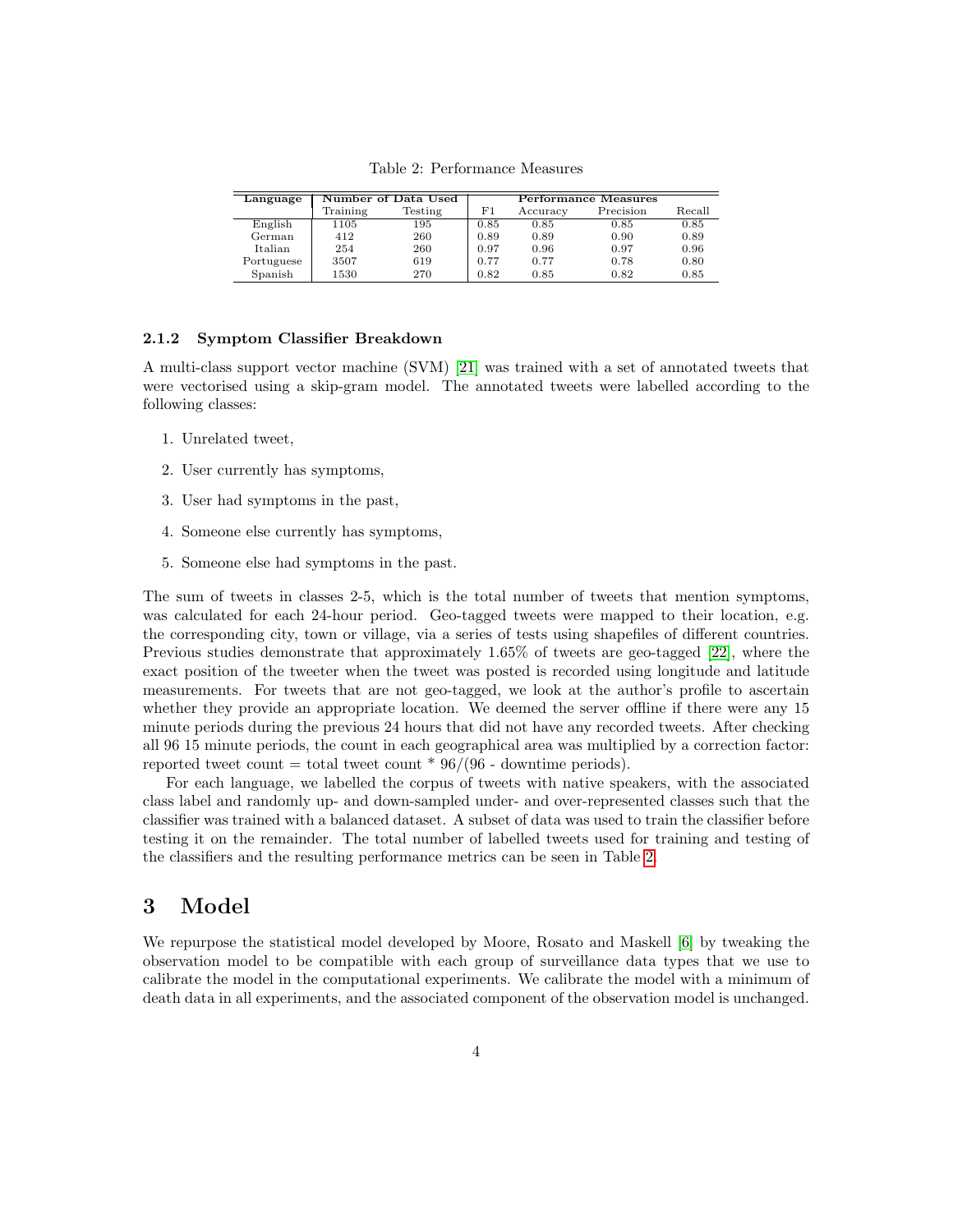We extend the observation model to assimilate the other types of surveillance data that feature in Table [1,](#page-2-2) including Twitter and Zoe app data, by adding an extra component for each additional data type. These extra components of the observation model, the number of which can change between experiments, mirror the structure for symptom report data in the original model. More explicitly, we assume for these extra components that a generic count on day t,  $x_{obs}(t)$ , has a negative binomial distribution,

$$
x_{\text{obs}}(t) \sim \text{NegativeBinomial}(x(t), \phi_x), \tag{1}
$$

parameterised by a mean  $x(t)$  and overdispersion parameter  $\phi_x$ .

### <span id="page-4-0"></span>4 Computational Experiments

The time series we consider begins on 17th February 2020, with the start dates of the data feeds outlined in Table [1.](#page-2-2) We consider the end of time in our analysis for the US States and the rest of the world and NHS regions to be the 1st February 2021 and 7th January 2021, respectively. In all cases, we consider a forecast to include seven days. For US states and the rest of the world, we include three predictions in the analysis; 9th July 2020 to 16th July 2020, 17th October 2020 to 24th October 2020 and 25th January 2021 - 1st February 2021. The analysis for UK NHS regions includes six predictions; 11th November 2020 to 18th November 2020, 21st November 2020 - 28th November 2020, 1st December - 8th December, 11th December - 18th December, 21st December - 28th December and 31st December 2020 - 7th January 2021.

Similar to the experiments in [\[6\]](#page-9-0), the analysis in this paper was run on the University of Liverpool's High-Performance Computer (HPC). Each node has two Intel(R) Xeon(R) Gold 6138 CPU @ 2.00GHz processors, a total of 40 cores and 384 GB of memory. In the following experiments, six independent Markov Chains draw 2000 samples each, with the first 1000 discarded as burn-in. Run-time differs depending on the country and at what point in the time series the prediction is made, but it typically takes 4.5 hours per Markov Chain to complete.

We initially calibrate the model solely with death data and produce posterior predictive distributions of deaths for the following geographic locations independently:

- · US: 50 States,
- · Rest of World: 2 European and 16 Latin American countries,
- $\cdot$  UK: 7 NHS regions.

We consider the final 7-daily deaths in this forecast to be the baseline to compare forecasts of deaths when incorporating low-latency data feeds. We use two metrics in our analysis to determine the accuracy of the resulting forecasts. Firstly, we calculate the MAE, which shows the average error over a set of predictions:

$$
MAE = \frac{1}{N} \sum_{i=1}^{N} (x^i - y^i),
$$
\n(2)

where N is the number of predictions, and  $x_i$  and  $y_i$  are the predicted and true number of deaths on day i, respectively.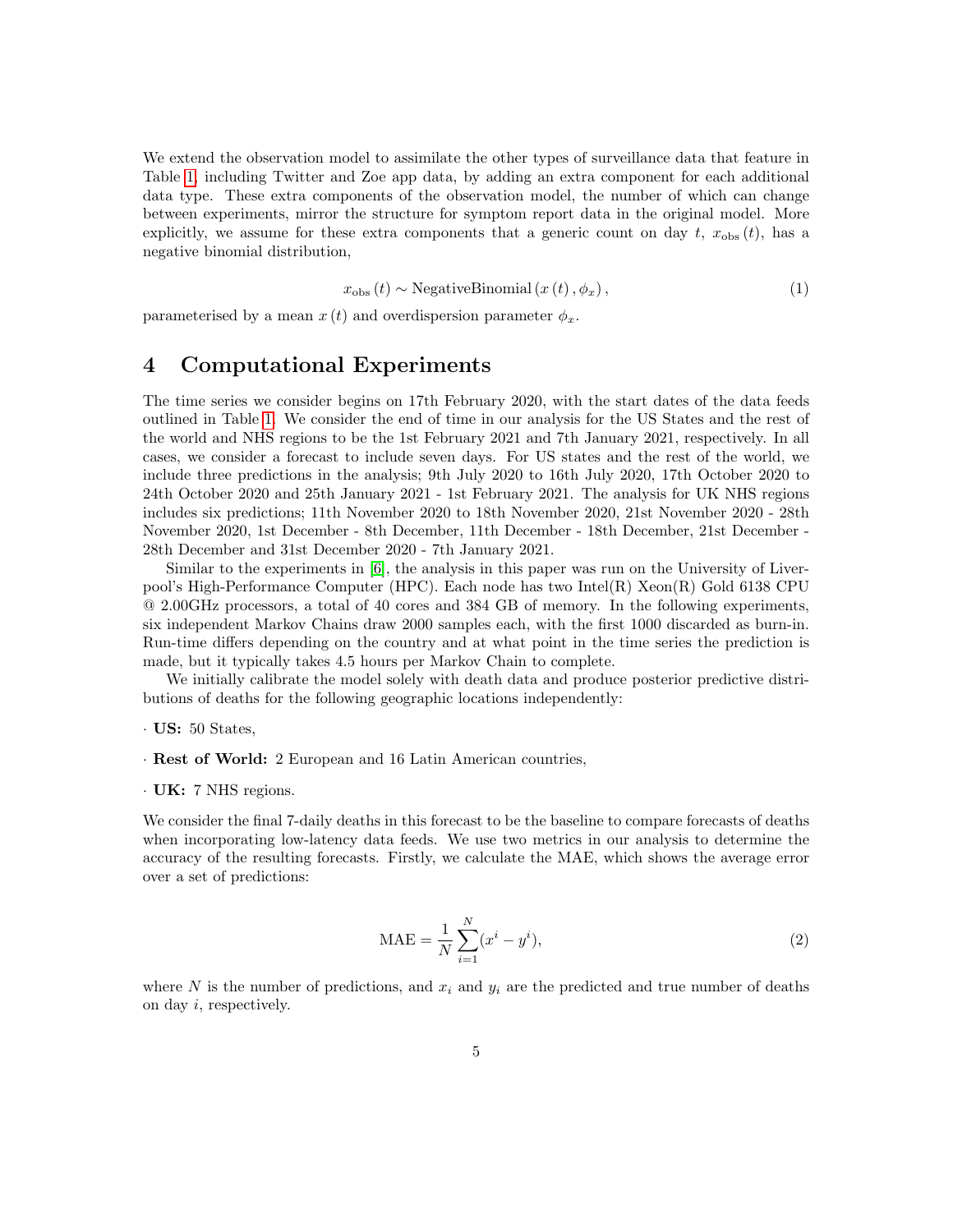Secondly, we consider the uncertainties associated with the forecasts by assessing the NEES, which is a popular method in the field of signal processing and tracking [\[23\]](#page-10-4) and recently applied to epidemiological forecasts in [\[6\]](#page-9-0), to determine if the estimated variance of forecasts from an algorithm differs from the true variance. If the variance is larger than the true variance, then the algorithm is over-cautious, and if the estimated variance is smaller than the true variance, it is over-confident. The NEES is defined by:

NEES = 
$$
\frac{1}{N} \sum_{i=1}^{N} (x^{i} - y^{i})^{T} C^{i-1} (x^{i} - y^{i}),
$$
 (3)

where  $C^{i-1}$  is the estimated variance at day i, as approximated using the variance of the samples for that day. If  $x^i$  is D dimensional, then  $C^i$  should be a  $D \times D$  matrix, and the NEES should be equal to  $D$  if the algorithm is consistent. Therefore, in assessing death forecasts, an ideal NEES value is  $D \approx 1$ .

#### 4.1 Results

The NEES values and MAE percentage differences between the baseline, of ingesting solely deaths, and the incorporation of low-latency data feeds for US States and the rest of the world and UK's NHS regions can be seen in Tables [3](#page-11-0) and [4,](#page-12-0) respectively. The results in these tables are averaged over the prediction periods described in section [4.](#page-4-0)

When forecasting deaths using the data available from [\[1\]](#page-8-0), we have shown that calibrating the model with tests and tweets gives comparable increases in performance for US States, however for the rest of the world, tweets give a -17% improvement compared to just -6% for tests. For US States and the rest of the world, there is an improvement of -5% and -24%, respectively when tests and tweets are used to calibrate the model. An example of this improvement can be seen in Figure [1](#page-6-0) for the prediction period 25th January 2021 - 1st February 2021. When comparing the mean sample, outlined in red, incorporating tests and tweets follows the deaths trend with more accuracy.

When comparing the NEES values for NHS regions in Table [4](#page-12-0) against the baseline, it is evident that including a data feed improves the consistency of forecasts. The exception is the Zoe App data, which on average, produces estimates that are over-confident. This can be seen in Figure [2](#page-7-1) for the prediction period 31st December 2020 - 7th January 2021. When comparing the MAE % difference, the results are similar. Ingesting hospital admissions, 111 calls, and 111 online assessments data provides improvements of -22%, -17% and -22%, respectively. However, there is a more significant difference in the MAE of 124% when including the Zoe App data than the 2% from including the Tweet data. We perceive this issue arises because, in the context of these feeds, the symptoms are self-diagnosed. Consequently, the counts may well include relatively large numbers of people who do not have COVID-19. We do not currently consider such 'false alarms' in the model described in section [3](#page-3-0) but hope to extend it to handle these in the future.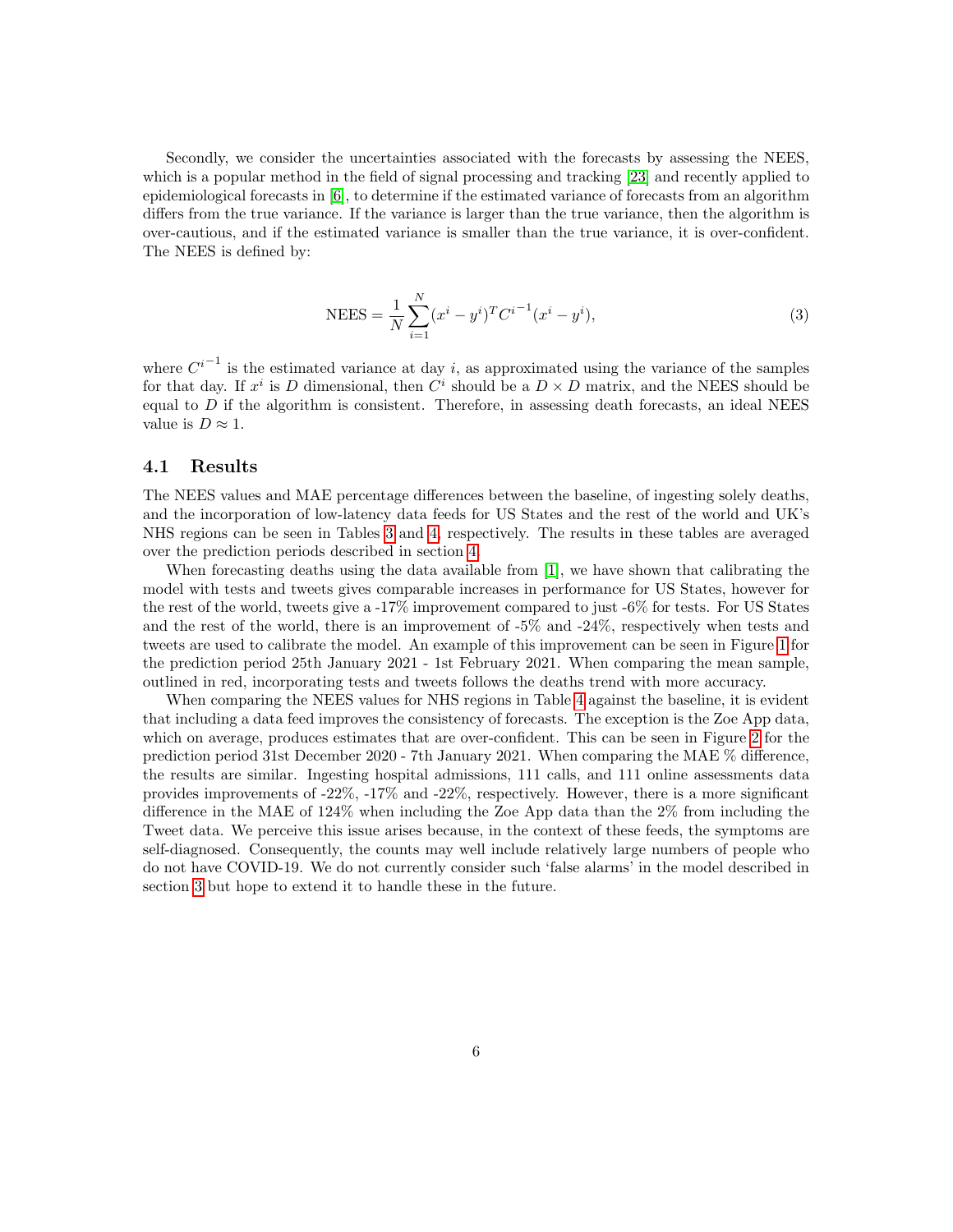

<span id="page-6-0"></span>Figure 1: Deaths forecast for Colombia using solely death data (top) and deaths, tests and Twitter data (bottom). The orange ribbon is 1 standard deviation from the mean, the red line is the mean sample and the start of the predictions is the vertical dashed blue line. The black and green dots are the true deaths.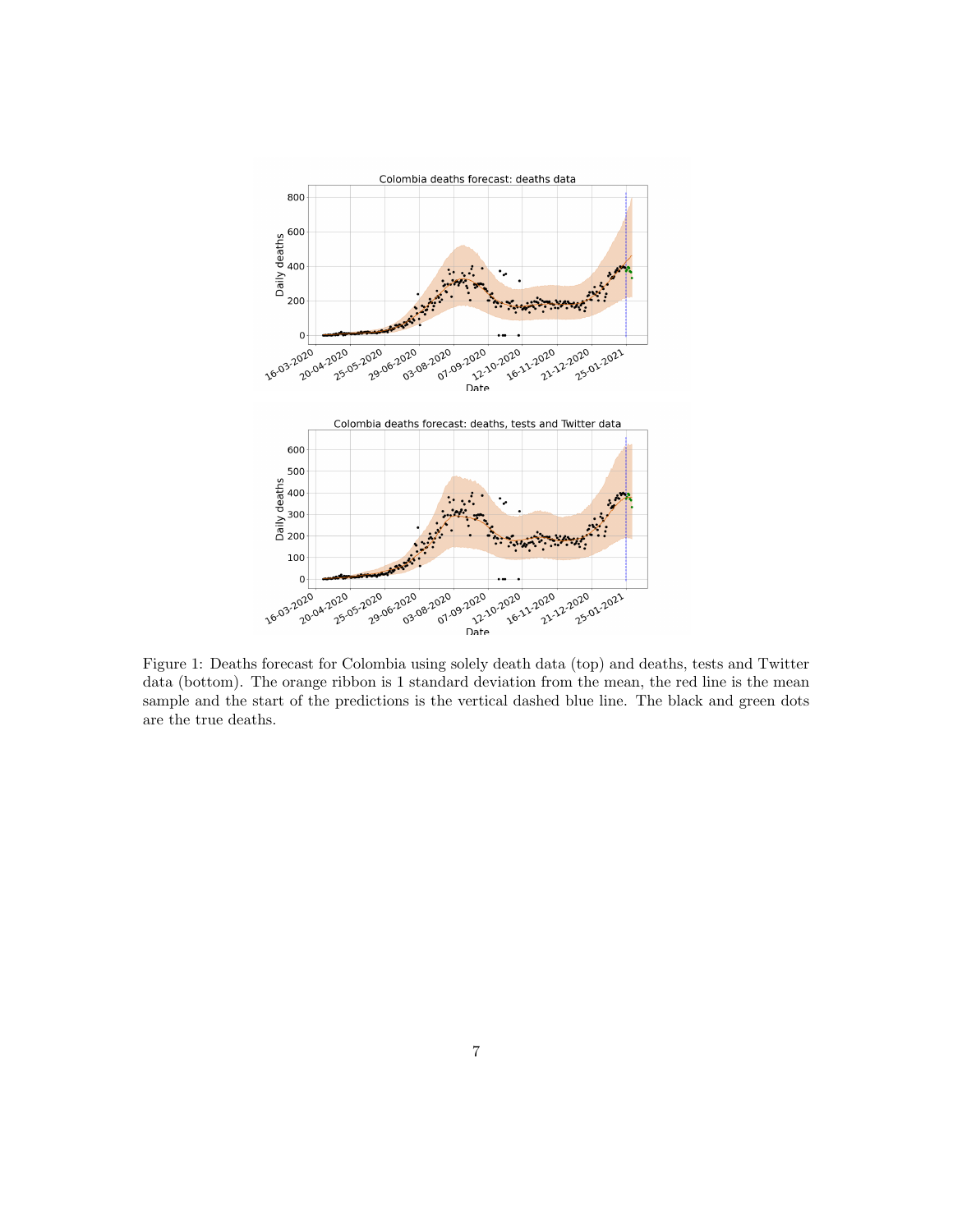

<span id="page-7-1"></span>Figure 2: Deaths forecast for London using death and 111 calls data (top) and death and Zoe App data (bottom). The orange ribbon is 1 standard deviation from the mean, the red line is the mean sample and the start of the predictions is the vertical dashed blue line. The black and green dots are the true deaths.

# <span id="page-7-0"></span>5 Conclusions and Future Work

We have shown that calibrating the epidemiological model outlined in section [3](#page-3-0) with certain lowlatency data feeds provides more accurate and consistent nowcasts of daily deaths when compared with using death data alone.

Incorporating tweets for UK regions does not provide the same level of improvement as for other geographies. This reduced improvement could be down to many factors, including the total daily counts for NHS regions being less plentiful than for the US States or the rest of the world. We used the free Twitter streaming API for this research, which limits the number of tweets available to download to 1%. However, it is possible to pay for a Premium API that allows the user to download a higher percentage of tweets. A second way to potentially increase the hit rate of geo-located tweets is to use natural language processing techniques, such as those outlined in the review [\[24\]](#page-10-5), to estimate the location of the tweet user. Another direction for future work is to train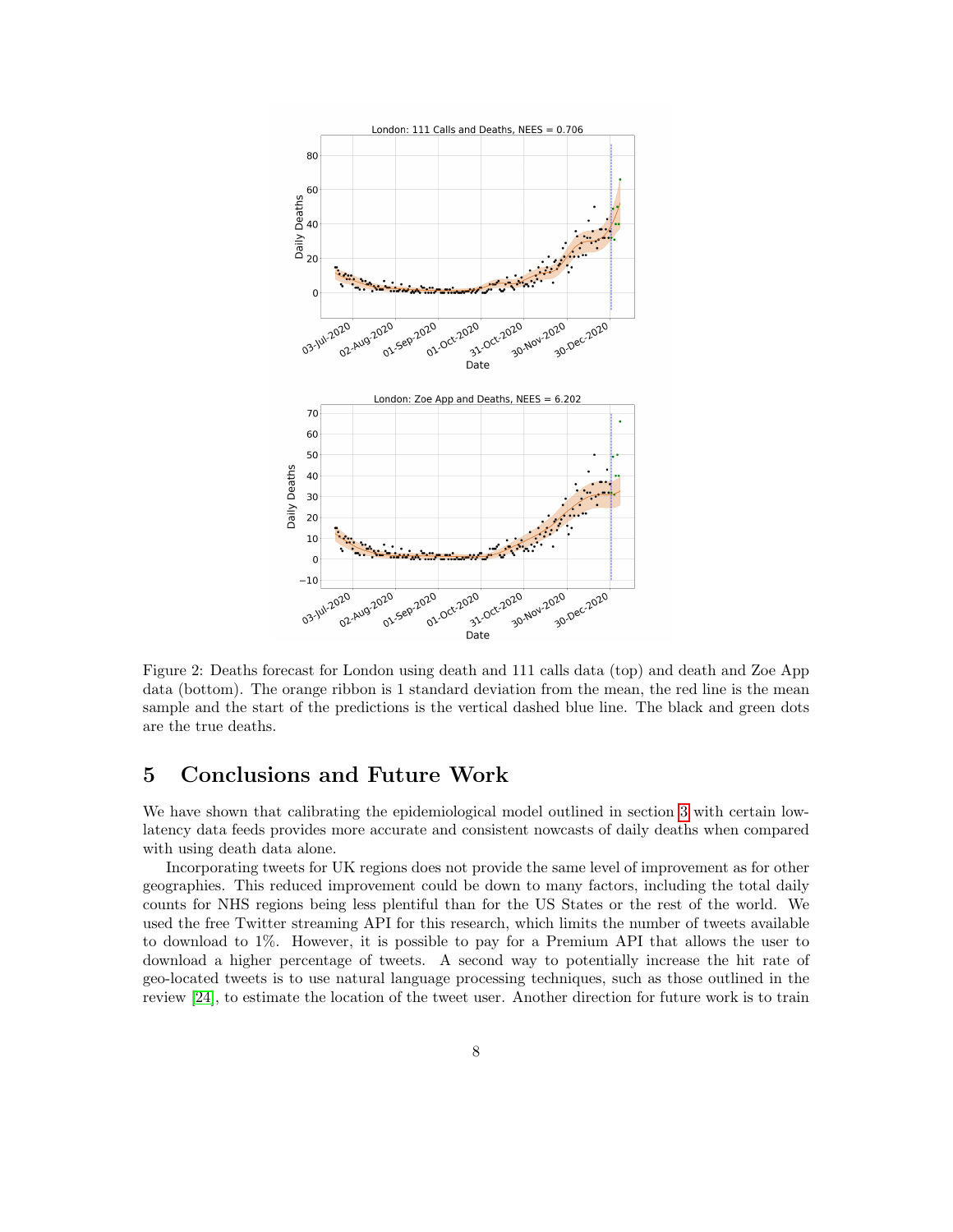a more sophisticated classifier such as the Bidirectional Encoder Representations from Transformers (BERT) classifier [\[25\]](#page-10-6).

As for the symptom report data in the original model that Moore, Rosato and Maskell introduce [\[6\]](#page-9-0), we have assumed that all types of low-latency surveillance data are a weighted sum of current and lagged instances of the time series of new infections. We want to consider alternative structures for the observation model that link directly to the intermediate states of the transmission model in the future.

# Funding

This work was supported by a Research Studentship jointly funded by the EPSRC and the ESRC Centre for Doctoral Training on Quantification and Management of Risk and Uncertainty in Complex Systems Environments [EP/L015927/1]; an ICASE Research Studentship jointly funded by EPSRC and AWE [EP/R512011/1]; the EPSRC Centre for Doctoral Training in Distributed Algorithms [EP/S023445/1]; and the EPSRC through the Big Hypotheses grant [EP/R018537/1].

### Acknowledgements

The authors would like to thank Serban Ovidiu and Chris Hankin from Imperial College London, Ronni Bowman, Riskaware and John Harris for their support and helpful discussions of this work. We would also like to thank the team at the Universidade Nove de Julho - UNINOVE in Sao Paulo, Brazil with the help they provided in labelling the Portuguese tweets. We would also like to thank Breck Baldwin for helping to progress CoDatMo.

### References

- <span id="page-8-0"></span>[1] Ensheng Dong, Hongru Du, and Lauren Gardner. An interactive web-based dashboard to track covid-19 in real time. The Lancet infectious diseases, 20(5):533–534, 2020.
- <span id="page-8-1"></span>[2] Reproduction number (r) and growth rate: methodology. [https://www.gov.uk/](https://www.gov.uk/government/publications/reproduction-number-r-and-growth-rate-methodology/reproduction-number-r-and-growth-rate-methodology) [government/publications/reproduction-number-r-and-growth-rate-methodology/](https://www.gov.uk/government/publications/reproduction-number-r-and-growth-rate-methodology/reproduction-number-r-and-growth-rate-methodology) [reproduction-number-r-and-growth-rate-methodology](https://www.gov.uk/government/publications/reproduction-number-r-and-growth-rate-methodology/reproduction-number-r-and-growth-rate-methodology). Accessed: 1 October 2021.
- <span id="page-8-2"></span>[3] Paul Birrell, Joshua Blake, Edwin Van Leeuwen, Nick Gent, and Daniela De Angelis. Realtime nowcasting and forecasting of covid-19 dynamics in england: the first wave. *Philosophical* Transactions of the Royal Society B, 376(1829):20200279, 2021.
- <span id="page-8-3"></span>[4] Quentin J Leclerc, Emily S Nightingale, Sam Abbott, and Thibaut Jombart. Analysis of temporal trends in potential covid-19 cases reported through nhs pathways england. Scientific reports, 11(1):1–8, 2021.
- <span id="page-8-4"></span>[5] Matt J Keeling, Louise Dyson, Glen Guyver-Fletcher, Alex Holmes, Malcolm G Semple, Michael J Tildesley, Edward M Hill, ISARIC4C Investigators, et al. Fitting to the uk covid-19 outbreak, short-term forecasts and estimating the reproductive number. medRxiv, 2020.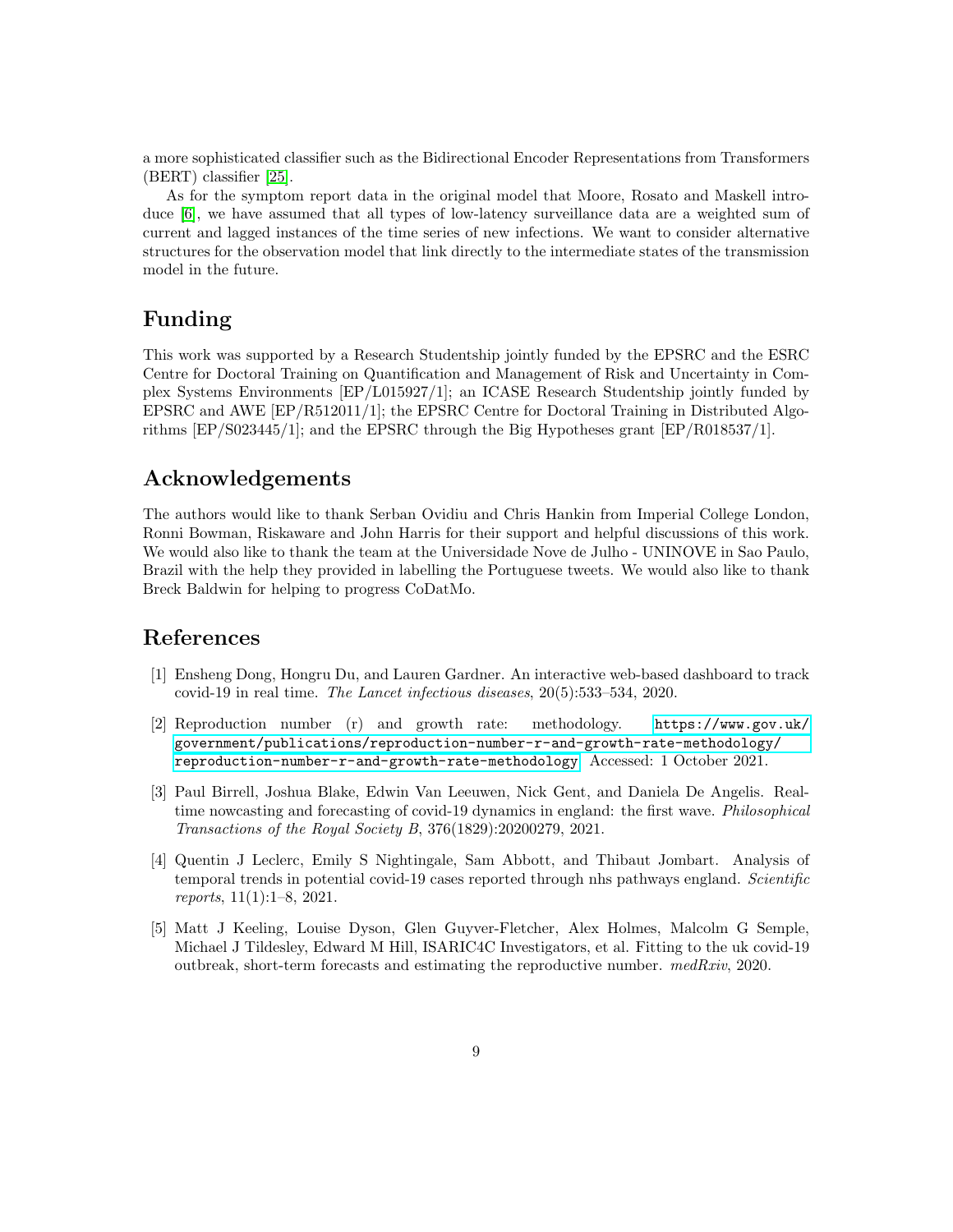- <span id="page-9-0"></span>[6] Moore RE, Rosato C, and Maskell S. Assessing the uncertainty of epidemiological forecasts with normalised estimation error squared. Submitted to Philosophical Transactions of the Royal Society A: Mathematical, Physical, and Engineering Sciences.
- <span id="page-9-1"></span>[7] Gunther Eysenbach et al. Infodemiology and infoveillance: framework for an emerging set of public health informatics methods to analyze search, communication and publication behavior on the internet. Journal of medical Internet research, 11(1):e1157, 2009.
- <span id="page-9-2"></span>[8] Harshavardhan Achrekar, Avinash Gandhe, Ross Lazarus, Ssu-Hsin Yu, and Benyuan Liu. Predicting flu trends using twitter data. In 2011 IEEE conference on computer communications workshops (INFOCOM WKSHPS), pages 702–707. IEEE, 2011.
- <span id="page-9-3"></span>[9] Ovidiu Şerban, Nicholas Thapen, Brendan Maginnis, Chris Hankin, and Virginia Foot. Realtime processing of social media with sentinel: A syndromic surveillance system incorporating deep learning for health classification. Information Processing & Management, 56(3):1166– 1184, 2019.
- <span id="page-9-4"></span>[10] Richard J Medford, Sameh N Saleh, Andrew Sumarsono, Trish M Perl, and Christoph U Lehmann. An "infodemic": leveraging high-volume twitter data to understand early public sentiment for the coronavirus disease 2019 outbreak. 7(7):ofaa258, 2020.
- <span id="page-9-5"></span>[11] May Oo Lwin, Jiahui Lu, Anita Sheldenkar, Peter Johannes Schulz, Wonsun Shin, Raj Gupta, and Yinping Yang. Global sentiments surrounding the covid-19 pandemic on twitter: analysis of twitter trends. JMIR public health and surveillance, 6(2):e19447, 2020.
- <span id="page-9-6"></span>[12] Karishma Sharma, Sungyong Seo, Chuizheng Meng, Sirisha Rambhatla, and Yan Liu. Covid-19 on social media: Analyzing misinformation in twitter conversations. arXiv preprint arXiv:2003.12309, 2020.
- <span id="page-9-7"></span>[13] Mohammed Ali Al-Garadi, Yuan-Chi Yang, Sahithi Lakamana, and Abeed Sarker. A text classification approach for the automatic detection of twitter posts containing self-reported covid-19 symptoms. 2020.
- <span id="page-9-8"></span>[14] Abeed Sarker, Sahithi Lakamana, Whitney Hogg-Bremer, Angel Xie, Mohammed Ali Al-Garadi, and Yuan-Chi Yang. Self-reported covid-19 symptoms on twitter: an analysis and a research resource. Journal of the American Medical Informatics Association, 27(8):1310– 1315, 2020.
- <span id="page-9-12"></span>[15] Codatmo. 2021 welcome to the codatmo site. <https://codatmo.github.io>. Accessed: 1 October 2021.
- <span id="page-9-9"></span>[16] Uk government. 2021 coronavirus (covid-19) in the uk. [https://coronavirus.data.gov.uk/](https://coronavirus.data.gov.uk/details/deaths) [details/deaths](https://coronavirus.data.gov.uk/details/deaths). Accessed: 1 October 2021.
- <span id="page-9-10"></span>[17] Uk government. 2021 coronavirus (covid-19) in the uk. [https://coronavirus.data.gov.uk/](https://coronavirus.data.gov.uk/details/healthcare) [details/healthcare](https://coronavirus.data.gov.uk/details/healthcare). Accessed: 1 October 2021.
- <span id="page-9-11"></span>[18] Zoe app: covid-public-data. [https://console.cloud.google.com/storage/browser/](https://console.cloud.google.com/storage/browser/covid-public-data;tab=objects?prefix=&forceOnObjectsSortingFiltering=false) [covid-public-data;tab=objects?prefix=&forceOnObjectsSortingFiltering=false](https://console.cloud.google.com/storage/browser/covid-public-data;tab=objects?prefix=&forceOnObjectsSortingFiltering=false). Accessed: 1 October 2021.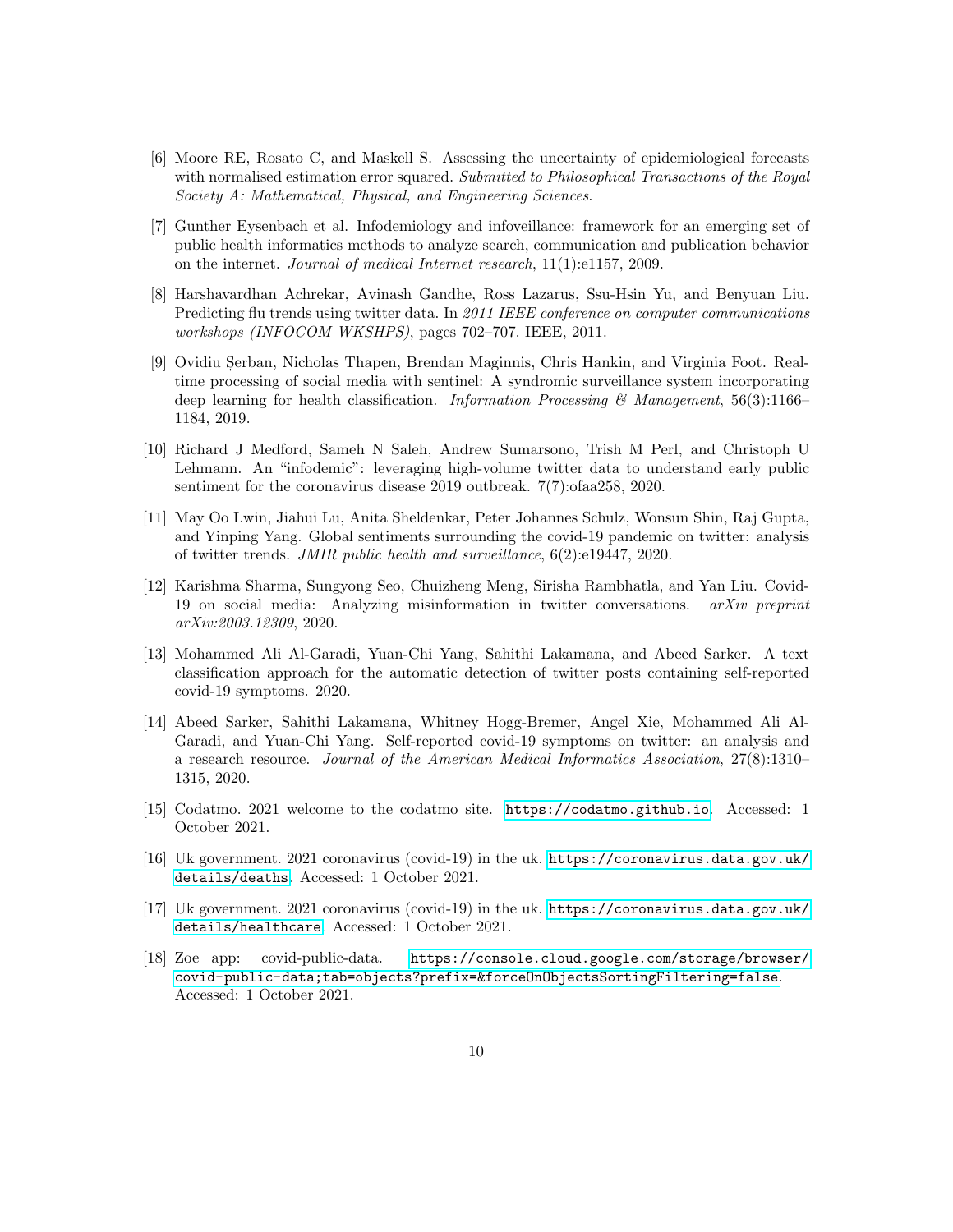- <span id="page-10-0"></span>[19] Nhs digital. 2021 potential coronavirus (covid-19) symptoms reported through nhs pathways and 111 online. [https://](https://digital.nhs.uk/data-and-information/publications/statistical/mi-potential-covid-19-symptoms-reported-through-nhs-pathways-and-111-online/latest) [digital.nhs.uk/data-and-information/publications/statistical/](https://digital.nhs.uk/data-and-information/publications/statistical/mi-potential-covid-19-symptoms-reported-through-nhs-pathways-and-111-online/latest) [mi-potential-covid-19-symptoms-reported-through-nhs-pathways-and-111-online/](https://digital.nhs.uk/data-and-information/publications/statistical/mi-potential-covid-19-symptoms-reported-through-nhs-pathways-and-111-online/latest) [latest](https://digital.nhs.uk/data-and-information/publications/statistical/mi-potential-covid-19-symptoms-reported-through-nhs-pathways-and-111-online/latest). Accessed: 1 October 2021.
- <span id="page-10-1"></span>[20] Covid-19 terms and meddra. <https://www.meddra.org/COVID-19-terms-and-MedDRA>. Accessed: 1 October 2021.
- <span id="page-10-2"></span>[21] Fabian Pedregosa, Gaël Varoquaux, Alexandre Gramfort, Vincent Michel, Bertrand Thirion, Olivier Grisel, Mathieu Blondel, Peter Prettenhofer, Ron Weiss, Vincent Dubourg, et al. Scikitlearn: Machine learning in python. the Journal of machine Learning research, 12:2825–2830, 2011.
- <span id="page-10-3"></span>[22] Kalev Leetaru, Shaowen Wang, Guofeng Cao, Anand Padmanabhan, and Eric Shook. Mapping the global twitter heartbeat: The geography of twitter. First Monday, 2013.
- <span id="page-10-4"></span>[23] Zhaozhong Chen, Christoffer Heckman, Simon Julier, and Nisar Ahmed. Weak in the nees?: Auto-tuning kalman filters with bayesian optimization. In 2018 21st International Conference on Information Fusion (FUSION), pages 1072–1079. IEEE, 2018.
- <span id="page-10-5"></span>[24] Huang C-Y, Tong H, He J, and Maciejewski R. Location prediction for tweets. Frontiers in Big Data, 2:5, 2019.
- <span id="page-10-6"></span>[25] Jacob Devlin, Ming-Wei Chang, Kenton Lee, and Kristina Toutanova. Bert: Pre-training of deep bidirectional transformers for language understanding.  $arXiv$  preprint  $arXiv:1810.04805$ , 2018.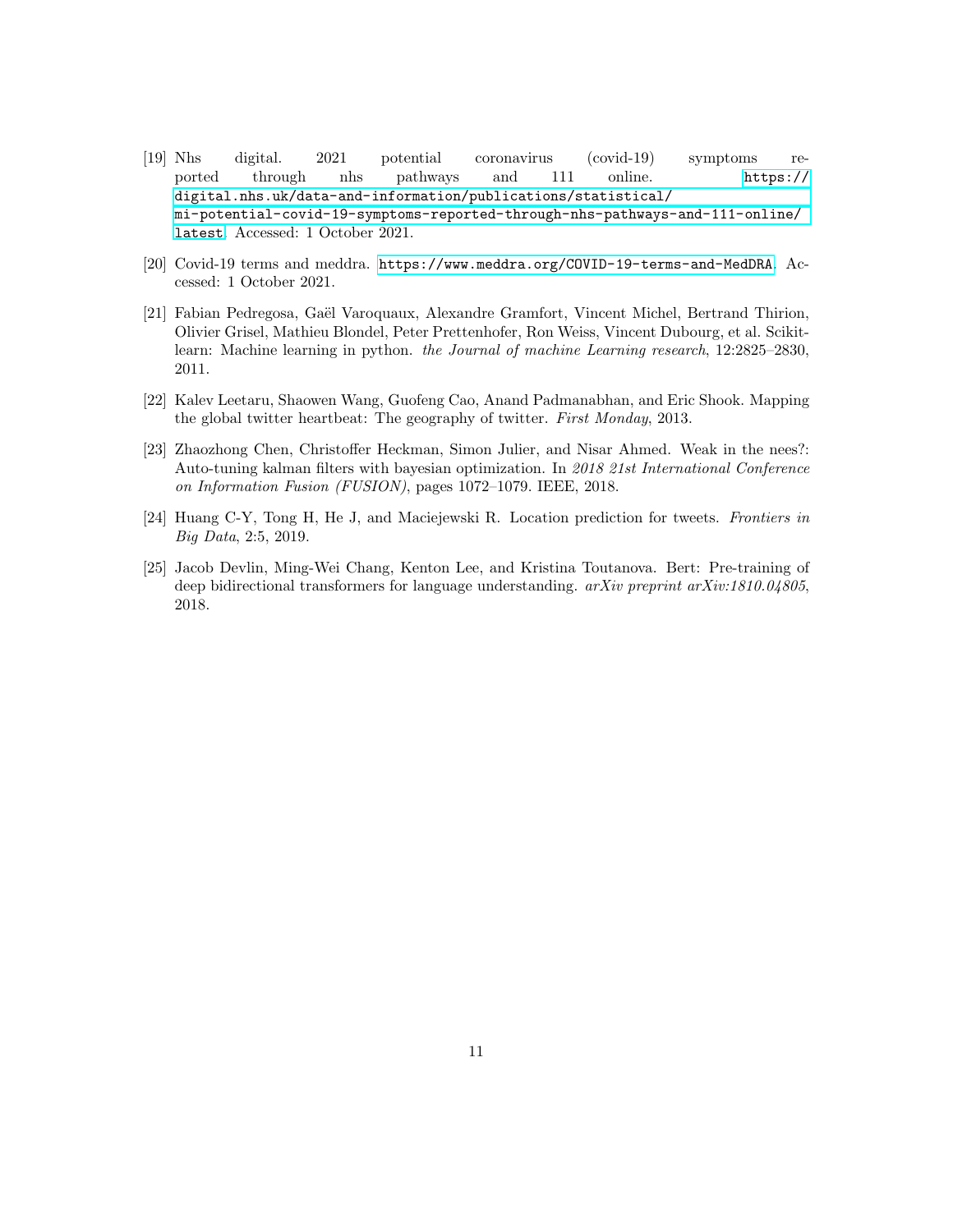<span id="page-11-0"></span>

| Geographic Location         | Deaths      | Tests          |                | Twitter           |                | <b>Tests and Twitter</b> |                |
|-----------------------------|-------------|----------------|----------------|-------------------|----------------|--------------------------|----------------|
|                             | <b>NEES</b> | MAE % Diff     | <b>NEES</b>    | MAE % Diff        | <b>NEES</b>    | MAE % Diff               | <b>NEES</b>    |
| <b>U.S States</b><br>Alaska | 0.329       | $-36$          | 0.334          | $-29$             | 0.301          | $-92$                    | 0.302          |
| Alabama                     | 0.684       | $-29$          | 1.874          | $-29$             | 1.723          | $-2$                     | 1.000          |
|                             | 0.275       | 3              |                | $-1$              |                | $-1$                     |                |
| Arkansas<br>Arizona         | 0.337       | 20             | 0.317<br>0.334 | 18                | 0.288<br>0.344 | $-20$                    | 0.313          |
| California                  | 0.611       | 6              | 0.709          | 9                 | 0.802          | 5                        | 0.244<br>1.206 |
| Colorado                    | 1.886       | $-25$          | 0.401          | $-41$             | 0.457          | 10                       | 1.278          |
|                             |             |                |                |                   |                |                          |                |
| Connecticut                 | 13.406      | $-8$           | 1.922          | -2<br>16          | 0.875          | $\boldsymbol{2}$<br>12   | 11.459         |
| Delaware                    | 3.020       | $-3$           | 0.918          |                   | 1.046          |                          | 0.727          |
| Florida                     | 0.406       | $-24$          | 0.179          | 13                | 0.353          | $-20$                    | 0.454          |
| Georgia                     | 0.550       | 9              | 0.325          | 41                | 0.891          | $-48$                    | 0.255          |
| Hawaii                      | 11.459      | $-12$          | 28.114         | $-4$              | 24.695         | 17                       | 10.149         |
| Iowa                        | 19.176      | 5              | 7.720          | $\overline{4}$    | 1.476          | -3                       | 1.600          |
| Idaho                       | 0.914       | $\mathbf 0$    | 0.809          | $\mathcal{D}$     | 1.791          | $\overline{7}$           | 0.986          |
| Illinois                    | 0.573       | 9              | 0.350          | 13                | 0.319          | $-116$                   | 1.091          |
| Indiana                     | 0.561       | $-17$          | 0.652          | $-40$             | 0.781          | $\mathbf 0$              | 0.481          |
| Kansas                      | 1.021       | $\mathbf{1}$   | 1.037          | $-2$              | 1.835          | $\mathbf{1}$             | 0.488          |
| Kentucky                    | 0.355       | $-4$           | 0.374          | 10                | 0.548          | $-15$                    | 0.214          |
| Louisiana                   | 0.298       | $-7$           | 0.305          | $-2$              | 0.341          | 9                        | 0.234          |
| Massachusetts               | 0.351       | 3              | 0.342          | $-3$              | 0.365          | 14                       | 0.409          |
| Maryland                    | 0.485       | $-3$           | 0.619          | 10                | 0.581          | 31                       | 0.313          |
| Maine                       | 0.488       | $1\,$          | 0.567          | $-28$             | 0.796          | -9                       | 0.952          |
| Michigan                    | 0.592       | $-6$           | 0.445          | $-7$              | 0.453          | $\overline{4}$           | 0.850          |
| Minnesota                   | 0.683       | 9              | 1.019          | 11                | 1.200          | 51                       | 0.747          |
| Missouri                    | 0.810       | $-7$           | 1.165          | $-27$             | 1.609          | 20                       | 0.475          |
| Mississippi                 | 0.683       | 12             | 0.721          | $\overline{2}$    | 0.997          | $-15$                    | 0.320          |
| Montana                     | 5.034       | $\overline{4}$ | 2.244          | $-1$              | 1.538          | $-5$                     | 5.189          |
| North Carolina              | 0.908       | $-1$           | 0.453          | 9                 | 0.877          | $-19$                    | 0.570          |
| North Dakota                | 0.513       | $-32$          | 0.521          | $-18$             | 0.544          | $-8$                     | 0.661          |
| Nebraska                    | 0.259       | $\,$ 5 $\,$    | 0.253          | $\scriptstyle{7}$ | 0.570          | $\,$ 5 $\,$              | 0.286          |
| New Hampshire               | 0.252       | $-74$          | 0.240          | $-148$            | 0.430          | -36                      | 0.288          |
| New Jersey                  | 0.901       | $-7$           | 0.788          | -6                | 0.926          | 10                       | 3.177          |
| New Mexico                  | 0.832       | $-28$          | 0.738          | $-12$             | 0.969          | $\bf{0}$                 | 0.489          |
| Nevada                      | 2.129       | $-24$          | 0.353          | $-12$             | 0.425          | $^{\rm -13}$             | 1.904          |
| New York                    | 0.496       | 31             | 0.146          | 3                 | 0.135          | $-17$                    | 0.418          |
| Ohio                        | 0.263       | 63             | 0.675          | 54                | 0.468          | 3                        | 0.337          |
| Oklahoma                    | 0.301       | $-5$           | 0.369          | $\Omega$          | 0.621          | 8                        | 0.256          |
| Oregon                      | 0.729       | $\sigma$       | 1.032          | $-2$              | 1.692          | $-4$                     | 0.793          |
| Pennsylvania                | 0.411       | $-7$           | 0.385          | $\mathbf 0$       | 0.426          | 10                       | 0.402          |
| Rhode Island                | 0.609       | -9             | 0.546          | $-31$             | 0.446          | $-2$                     | 1.699          |
| South Carolina              | 2.072       | -3             | 2.157          | $-4$              | 5.601          | $-39$                    | 0.429          |
| South Dakota                | 1.259       | 14             | 1.080          | $-2$              | 1.089          | $\overline{2}$           | 5.050          |
| Tennessee                   | 0.794       | 15             | 1.191          | 14                | 1.687          | $-11$                    | 0.600          |
| Texas                       | 0.585       | 6              | 0.784          | $\mathbf{1}$      | 0.750          | $-71$                    | 0.706          |
| Utah                        | 0.499       | $-98$          | 0.716          | $-127$            | 1.196          | 13                       | 0.632          |
| Virginia                    | 0.731       | $-10$          | 0.396          | 6                 | 0.864          | 9                        | 0.676          |
| Vermont                     | 0.142       | 59             | 0.300          | $-1$              | 0.163          | 40                       | 0.043          |
| Washington                  | 0.608       | $-8$           | 0.561          | 19                | 1.787          | $-1$                     | 0.782          |
| Wisconsin                   | 0.842       | 6              | 1.028          | 25                | 3.921          | 8                        | 0.850          |
| West Virginia               | 0.650       | -6             | 0.547          | $\,2$             | 1.042          | $\overline{\tau}$        | 0.291          |
| Wyoming                     | 1.939       | $\bf 5$        | 0.951          | $-15$             | 1.126          | 25                       | 0.395          |
|                             |             |                |                |                   |                |                          |                |
| Average                     | 1.696       | $-5$           | 1.409          | -6                | 1.483          | -5                       | 1.269          |
| Rest of the World           |             |                |                |                   |                |                          |                |
| Argentina                   | 0.567       | 3              | 0.695          | $-17$             | 0.904          | $-19$                    | 0.765          |
|                             |             |                |                |                   |                |                          |                |
| Bolivia                     | 0.339       | $-85$          | 0.207          | $-117$            | 0.182          | $-118$                   | 0.195          |
| Brazil                      | 0.396       | $-4$           | 0.405          | $1\,1$            | 0.578          | $\overline{4}$           | 0.493          |
| Chile                       | 0.371       | 15             | 0.439          | 14                | 0.506          | 10                       | 0.425          |
| Colombia                    | 0.154       | 17             | 0.243          | $-46$             | 0.164          | $-115$                   | 0.223          |
| Costa Rica                  | 0.423       | 6              | 0.583          | 18                | 3.060          | $\overline{2}$           | 0.786          |
| Ecuador                     | 0.156       | $-26$          | 0.195          | $-99$             | 0.234          | $-69$                    | 0.234          |
| Guatemala                   | 0.557       | $-19$          | 0.670          | $-31$             | 0.815          | $-31$                    | 0.713          |
| Honduras                    | 0.405       | $-8$           | 0.381          | $-27$             | 0.915          | $-41$                    | 0.541          |
| Mexico                      | 0.766       | 16             | 0.939          | 11                | 1.100          | 11                       | 1.110          |
| Nicaragua                   | 0.091       | $-1.3$         | 0.207          | $-24$             | 1.340          | $-22$                    | 0.364          |
| Panama                      | 0.550       | $-20$          | 0.421          | $-4$              | 0.451          | $-7$                     | 0.368          |
| Paraguay                    | 0.535       | 28             | 0.877          | -7                | 2.615          | 8                        | 1.473          |
| Peru                        | 0.507       | 33             | 0.103          | 26                | 1.630          | 16                       | 0.515          |
| Uruguay                     | 0.619       | 11             | 0.742          | $-13$             | 0.899          | $-7$                     | 0.643          |
| Venezuela                   | 0.610       | $-14$          | 0.713          | $-49$             | 0.890          | $-91$                    | 0.603          |
| Germany                     | 0.379       | 5              | 0.613          | 15                | 2.131          | 14                       | 1.570          |
| Italy                       | 0.360       | 17             | 0.557          | 29                | 3.149          | 34                       | 1.991          |
|                             |             |                |                |                   |                |                          |                |
| Average                     | 0.433       | $-6$           | 0.500          | $-17$             | 1.198          | $-24$                    | 0.723          |

Table 3: US States and the rest of the world: nowcasting mean absolute error per geographic location when using only death data and when using deaths and different low-latency data feeds.